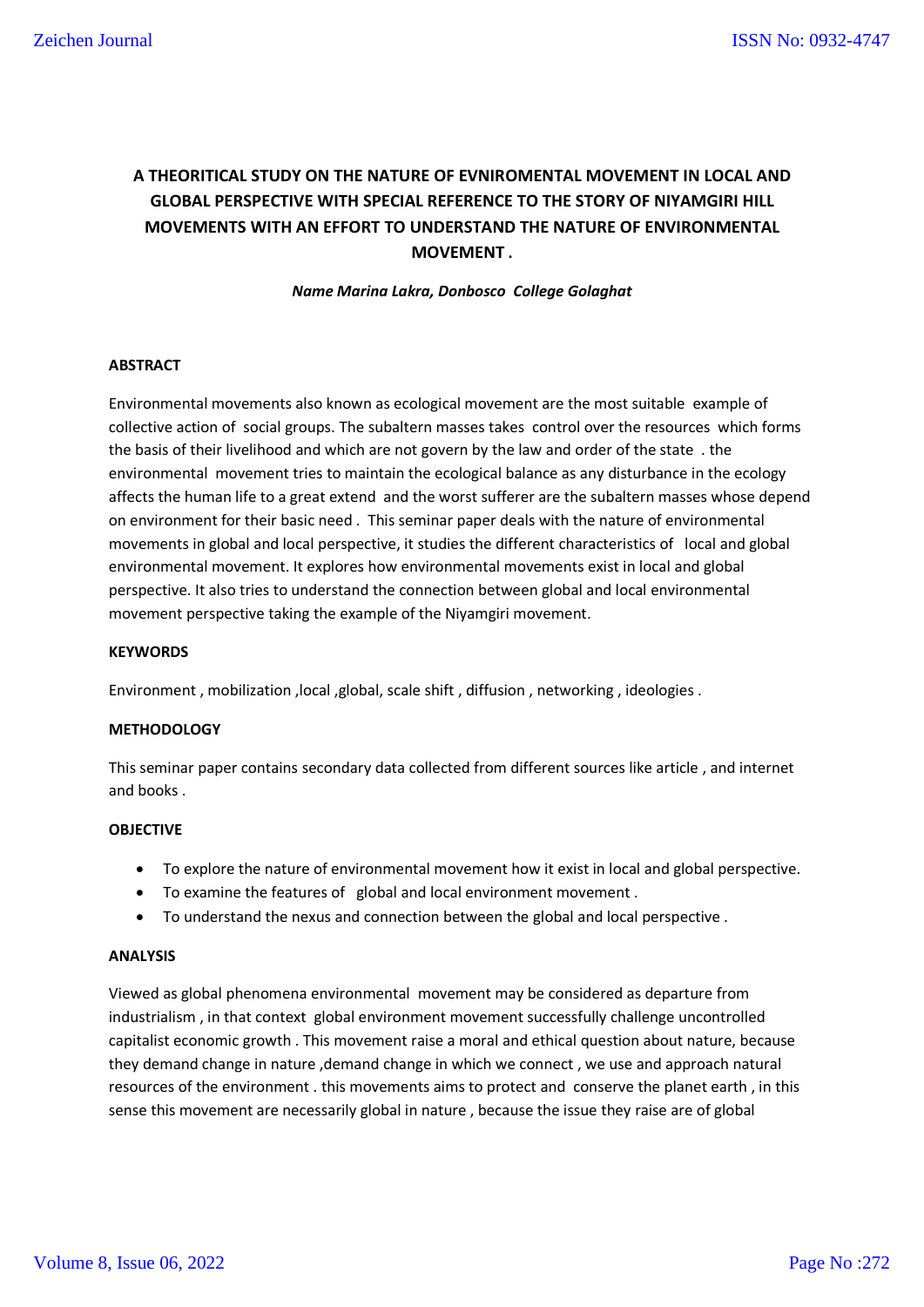significance the resources they wanted to protect are global in nature .this environmental movement aims to protect humanity because the environmental argue that "what is at stake is survival of humanity ." humanity is at stake ,our future generation is at stake and therefore we need to protect the natural resources because our sustainment on the planet earth essentially related to existence of a safe environment. Therefore this environment movement is well aimed to protect natural resources and aim to preserve humanity on the planet earth.

This global environment movement manifest both in eco centric approach and managerial approach. By eco centric approach , this environmental movement tries to re look the way at protecting then resources and nature for the sake of nature . at the same time managerial approach aims to managing the nature or dealing with nature so that nature can be manage in an efficient way and humanity can take benefit out of this nature. Global environmental movements raises the issues such as pollution, greenhouse effect, global warming, climate change, bio diversity and ozone depletion etc,.

### Characteristics of global environmental movement

- 1. Institutionalization contemporary global environmental movement are institutionalized or this movements are heading towards institutionalization . institutionalization means focus is more on organizational aspect rather than protest events contemporary environmental movements manifest through environmental movement organization like the Green peace ,UNEP, etc. which aims at preserving and protecting the nature .
- 2. Professionalization environmental movement organization are emerging as professional organization .they works as pressure groups , public interest lobby organization which aims at putting pressure on the state , to prepare policies , t prepare programs for better environmental management or for protection of nature .
- 3. Successful use of mass media –this movements are always mediated through mass media makes successful use mass media to convey message to the society .it makes use of different media like print media , electronic media etc.
- 4. Formation of political parties –like in western European countries like Germany , England or other Scandinavian countries where environmental movements organization have successfully transform themselves into political parties which aims for better environment framework policies ,better governance framework for protection and preservation of nature.
- 5. Resources rich and focus on membership base the green environmental movement emphasis more on organizational aspect and resources mobilization and relies more on science and technological knowledge

# **LOCAL ENVIROMENTAL MOVEMENT & GLOBAL ENVIRONMENTAL MOVEMENT**

With regard to action and collective mobilization these movement function at the grass root levels. Local environmental movements are intensely local and materials still continues to dominate in some of the environmental movement .this movements highlights issues of environmental degradation arising out of pollution , deforestation , water scarcity etc. one of the defining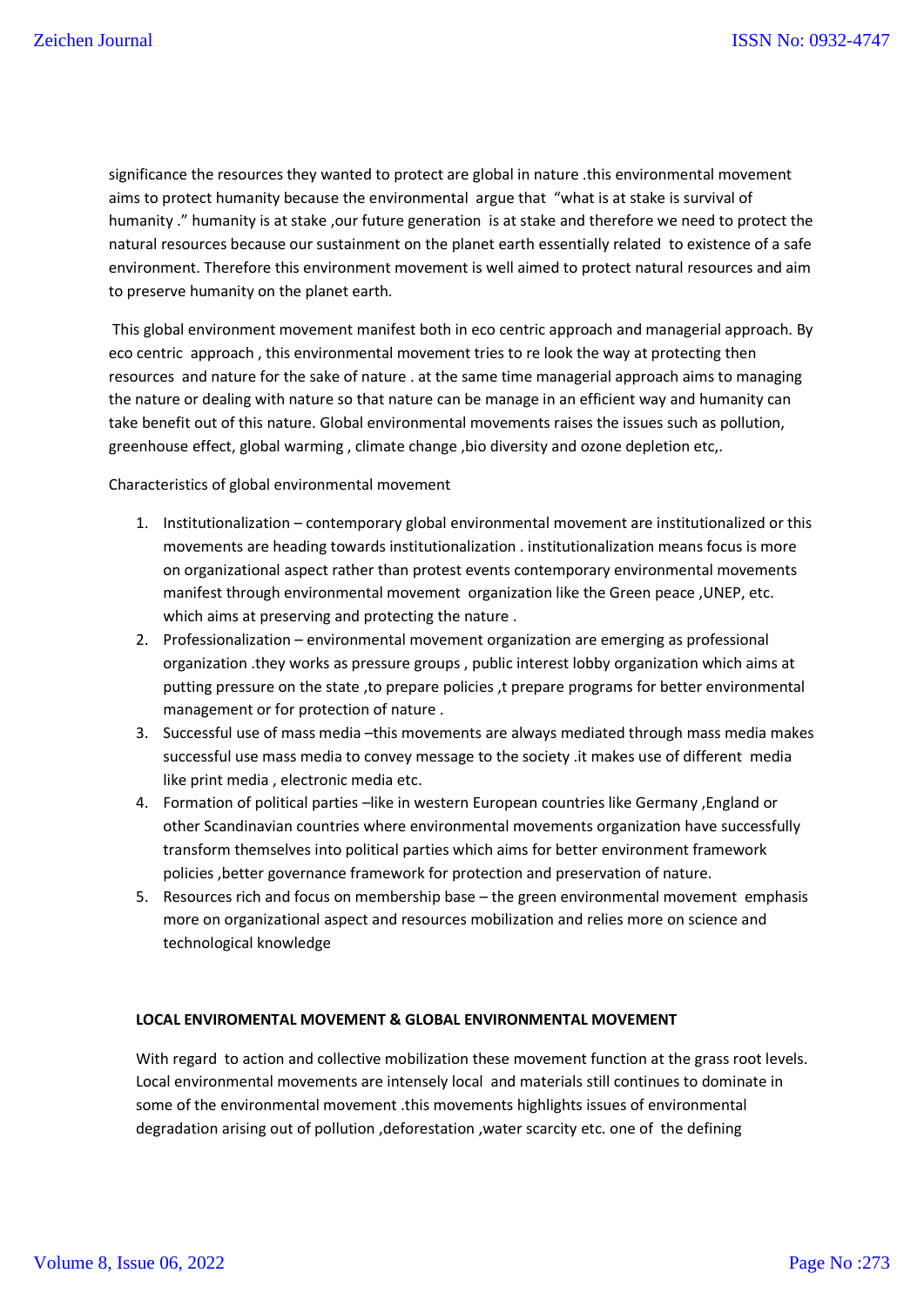characteristics of these environmental movements is direct action while the global environmental movement prefers to function more through institutionalized mechanism and professionalism .local environmental movements emphasis more on events of collective mobilization , this movements essentially mobilize people at grass root level and emphasis less on organizational structure of the environmental movements .so here more emphasis is on protest events , mass participation , popular participation in a more confrontational manner. In this sense another defining characteristics of local environmental movement is its relationship with issues of class ,gender, ethnicity ,human rights etc ,. For example – issues of class emerge significantly in the local environmental movement organization because as this movements emerge out of local context of environmental degradation ,these movement tries to figure out that environmental degradation is not class neutral ,they effect different class differently , so there is significant class dimension in environmental movement whereas global environmental movement manifest itself as neutral , classes not significant in global environmental movement because the issues they raise are global in nature which are beyond class ,geography, and space .

# **CONNECTION BETWEEN LOCAL ENVIRONMENTAL MOVEMENT AND GLOBAL ENVIRONMENTAL MOVEMENTS**

With respect to ideology or ideological orientation this issues of environmental movements at stake are beyond local ,regional and perhaps national . Environmental movement tries to pass on the message that there is one earth, one environment and one humanity. it aims to preserve and protect humanity ,nature and ecosystem .so there is a continuity of ecosystem resources and environmental movements are global in nature .when viewed the mobilization and environmental protest at grass root level , we realize that they are intensely local . because the mobilization which takes place at grass root level raise the issue of environmental degradation that are felt and experience at the local level while global concerns remain important elements of environmental movements the issues of locality cannot simply be ignored .therefore we may say that with regard to action, mobilization and environmental ideologies ,environmental movements transcend between local and global . They are both local and global movements , there is a continuity or connection between global issues and local issues .

In environmental movement , global ideas diffuse to the local level and local level action shifts its scale to merged as global environmental movements . Therefore what becomes more important to understand in the contemporary environmental movement is that instead of focusing on locality we shall focus on network between environmental movement organization which helps in bridging the gap between global and local perspective . so ,unlike other social movements in the context of environmental movement , networking plays an important role because ,it is these networking between several environmental movements organization which helps in shifting the scale of environmental movements from that of a local to non local or beyond local .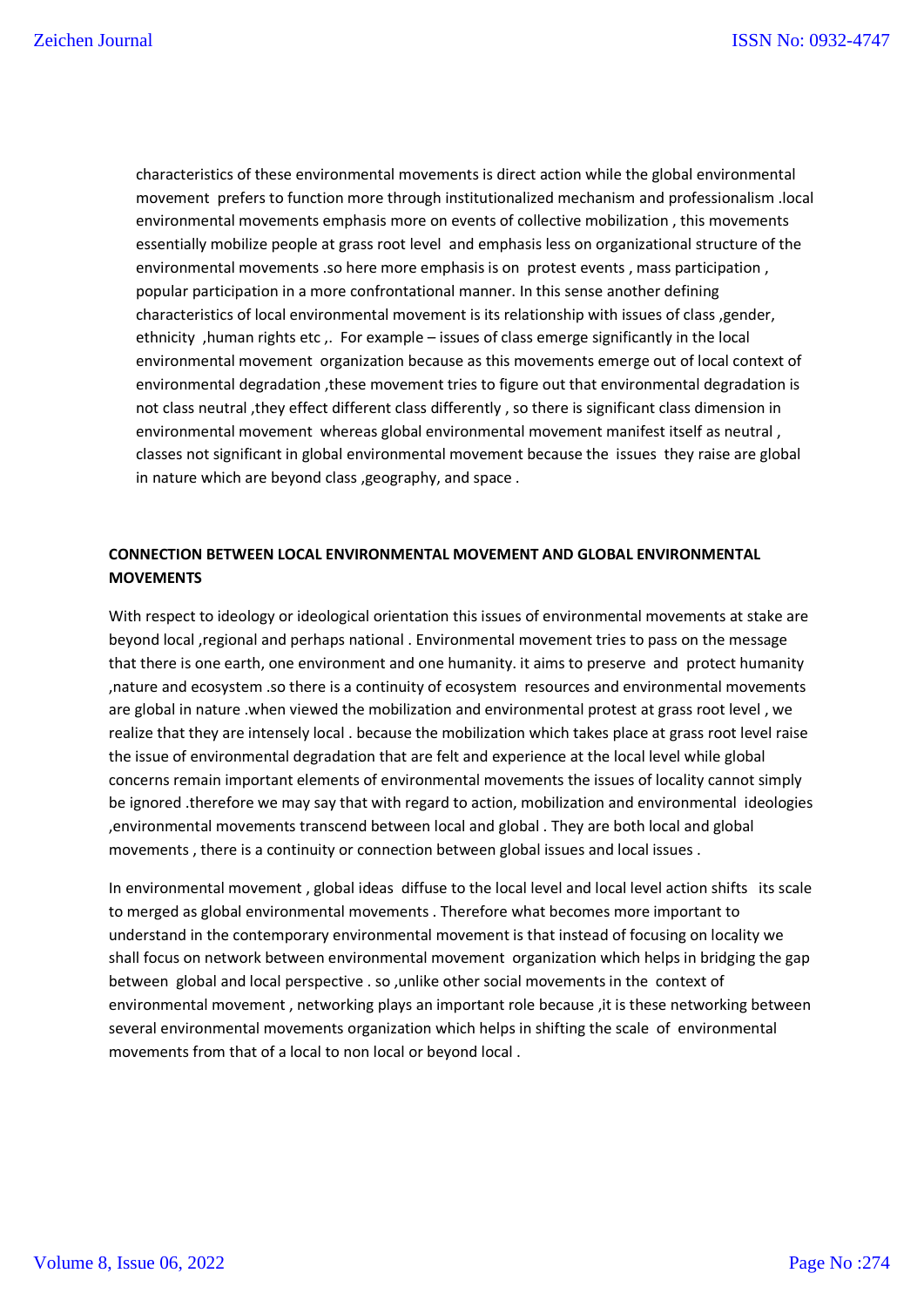### **NETWORKING, SCALE SHIFT AND DIFFUSION**

Scale shift is an important process in any social movement through which ideas and identities are diffused . these diffusion of ideas , identities and collective mobilization can take place in both vertical and horizontal manner . by vertical diffusion , it means movement expanding to different regions and localities .

Scale shift may be understood as a change in number and level of coordinated contentious action to a different focal point ,involving new actors , different object and broad claims .it is the scale shift which helps in transcending the boundary between local and global . Therefore a movement may emerge at a particular locality with local issues of environmental degradation but with scale shift these movements diffuse into global level and emerge as a global environmental movements. So scale shift in any social movements helps in several manner like –

- Shifting scale of the movement, it helps in wider diffusion of the movements.
- It also helps change in claim of contestation identity and meaning of a movement
- It results in producing new alliance target and identities

The success of a movement depends to a large extend upon the scale shift and diffusion.

# **HOW SITUATIONAL ANALYSIS HAPPENS IN ENVIRONMENTAL MOVEMENTS OR MECHANISM OF SCALE SHIFT**

Scale shift takes place through three different processes. There are-

- 1. Non relational diffusion
- 2. Relational diffusion
- 3. Mediated diffusion

**Non relational diffusion** – transfer of information by impersonal carriers (mass media) and diffusion among people who have n or few social ties. for example – if a environmental movement take place in a particular locality the movement comes up with several writings ,article ,journal ,newspaper publication, etc which the people read , understand and joins hands to participate in the movement. the impersonal carriers with that of non local participants .

**Relational diffusion –** transfer of information take place through long establish lines of interactions through related movements networks or organization who knows each others ,who have social ties among them

**Mediated diffusion** – scale of movement shift through a third party, which link two or more previously connected movement's site or network. It take place through a third party who may not itself participate in the movement but plays a major role in connecting two different parties .the mediator or the broker play important role to connect local participants with that of global participants .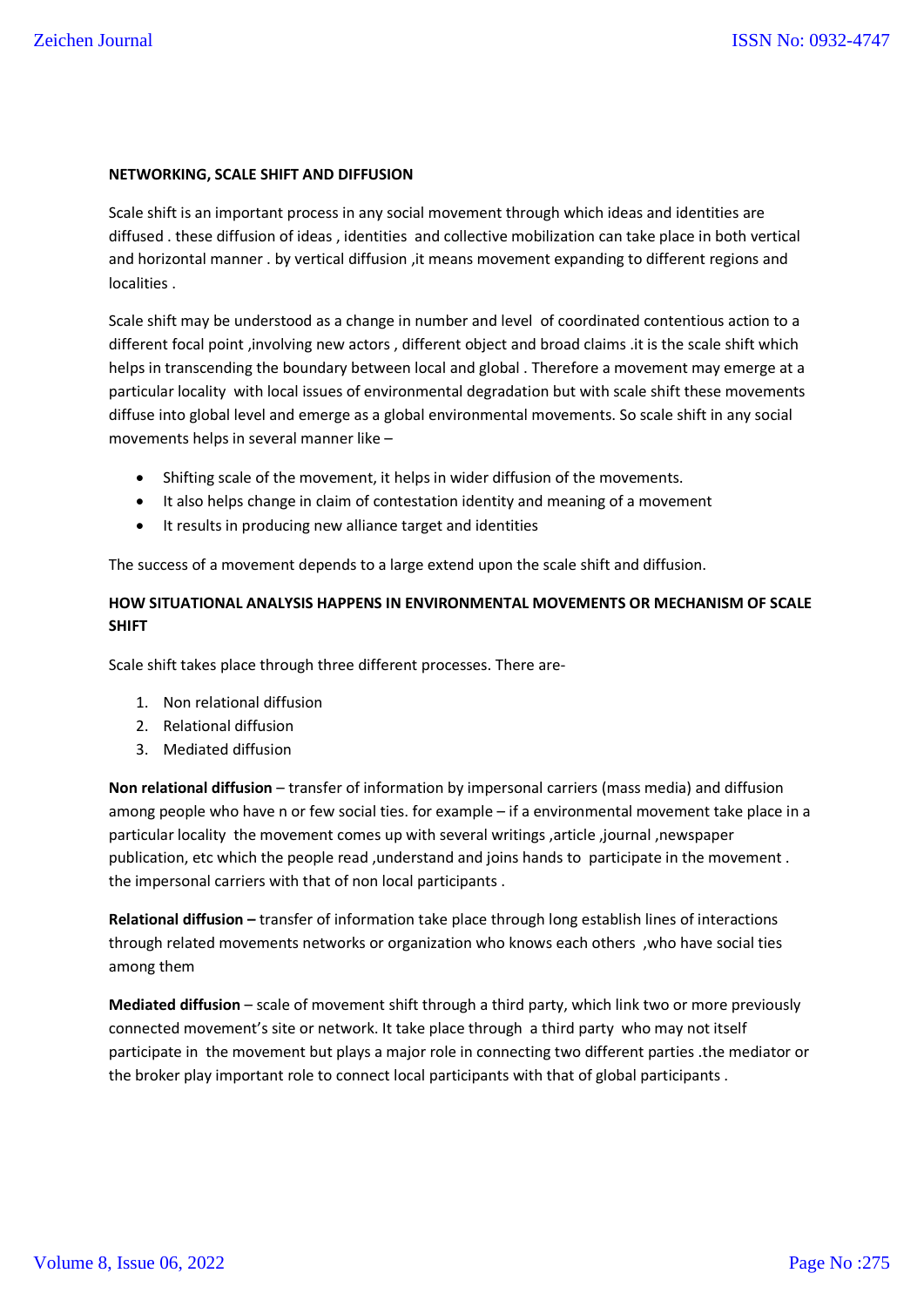To better understand the nature of environmental movement in local and global perspective and the mechanism of scale shift let us see to an example -

**The NIYAMGIRI movement** – the movement started with a local tribal resistance over land acquisition in 2002 which turned out to emerge as a transnational environmental movement by 2006.

To understand this movement we need to understand the role of network in Niyamgiri movement and scale shift and diffusion that took place between local and global in context of this movement.

### **The story of Niyamgiri tribal environmental movement –**

Niyamgiri is a hill range situated in the Kalahandi and Rayagada district of south western Odisha .this hills are home to several tribal communities, especially Kondh tribes. There are different kinds of Kondh tribe who reside in these hills especially the Kutiya Kondh tribe, Jarniya Kondh tribe and Dongria Kondh tribe.

Government of Odisha sign an MoU to mine bauxite from Niyamgiri hills and established a alumina refinery factory in Lanjigarh or the foothills of Nyamgiri and this MoU assign with Vedanta resources . the Vedanta resources was suppose to construct a alumina refinery factory in the foothills of Niyamgiri in Lanjigarh in the border between Rayagada and Kalandhi district . Vedanta was supposed to mine bauxite from the Niyamgiri hills. But the proposed mining project raised several issues of concern like –

- 1. Issues of deforestation and loss of biodiversity
- 2. Threat to life and livelihood of Dongria tribe
- 3. It also raise the concern of displacement of several villages for construction of the alumina factory.
- 4. And violation of religious belief and cultural beliefs of tribal communities.

With this issues of concern "Save Niyamgiri" Movement began with local tribal mobilization against land acquisition in 2002 . the tribal communities mobilized themselves at the local level while the movement emerged at a grass root level by 2006 within 4 years save the Niyamgiri movement emerged as a global environmental movement with manifestation and mobilization transgressing beyond local .

### **Let us understand how the Scale shift and diffusion that took place in this particular movement**

Viewed from the perspective of scale shift and diffusion of social movement we may say that both relational and mediated diffusion shaped the nature, identity and context of the movement. The contentious politics of Niyamgiri was able to transgress the social ,political and geographical boundaries due to the network of social movements organization .therefore the central factor which lead to transgression of this movement is that of social movement organization who mediated among themselves who network themselves and that lead to expansion of the movement beyond local . therefore we need to understand the diffusion of Niyamgiri movement through relational and mediated network .we can divide the movement into two phases i.e.

1. The incident that took place from 2002 to 2005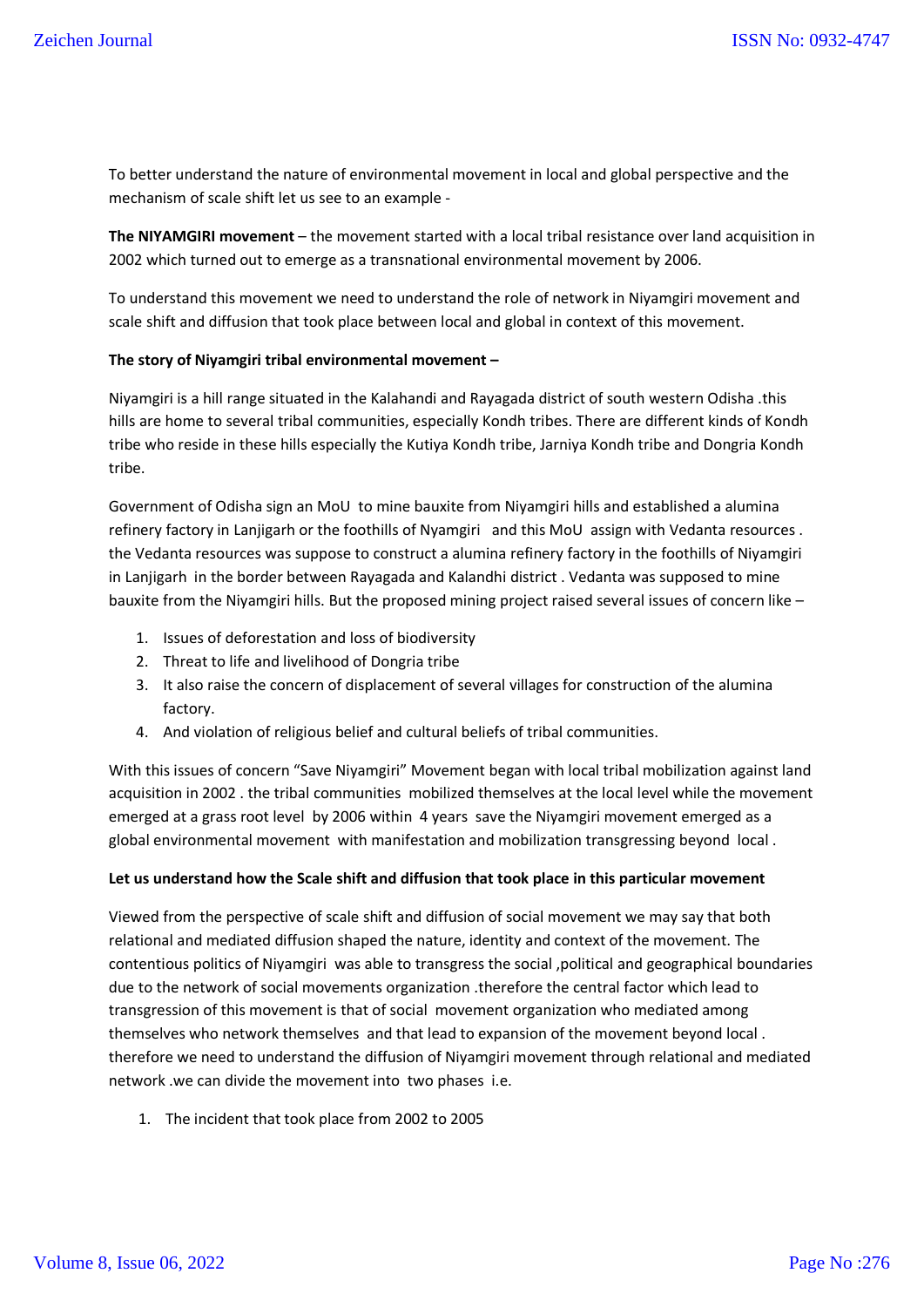2. And the event which took place from 2006 or onwards.

In the initial year from2002 to 2005 movement diffusion in Niyamgiri movement organization takes place through relational network or through different social movement organization who know each other or among whom there is sufficient level of social ties. The local tribal resistance emerged in the form of the issue of land acquisition at this point, the issue was intensely local in nature, it was a kind of displacement issue , land acquisition issues, therefore the tribal's mobilize themselves with their conventional premodule social loyalties with their local clan and caste groups and protested against the land acquisition and displacement . The effected villages organized to form Niyamgiri Surakshya Samiti (NSS), which was formed as an umbrella organization. The NSS mobilize the tribal's with the issue if **Jal, Jameen, and Jungle** (water, land, forest) which became crucial issue for the struggles because the tribal's depends upon these 3 resources for their livelihood.

However the scale shift happened when new social movement organization joins the movement and mediated between different organizations. With the joining of important organization like Action Aid (AA) which coordinated with NSS and together they both reached out to other communities both inside the forest and the foothills. The NSS coordinated with other two organization – Sachetan Nagrik Manch (SNM) and Green Kalahandi (GK) . so the NSS formed an network with which the movement expanded from of the Niyamgiri foothills to that of regional movement involving participants from nearly district and gradually the focus of the struggle shifted from Niyamgiri foothills to district headquarters and gradually to the state capital .

However this issue did not stop here , gradually save the Niyamgiri movement expanded to the international level with protest events taking place at the cities like London , where Vedanta Resources had its headquarter , because Vedanta's resources was a international company and the focus of contestation shifted from the local tribal villages to that of the headquarter of Vedanta resource which was held responsible for displacing this tribal's and creating environmental degradation in that area.

From 2005 onwards significant vertical shift scale took place in Niyamgiri movement which involved crucial activist and organization who mediated to connect to other organization at national and international levels.

Two different kinds of network is identified in this movement.

- 1. Mediated national diffusion where different national network which were at district level or state level organization with that of some of the national organization especially NAPM (National alliance for peoples movements )got associated with the movement , he movement expanded itself as one of the national issues. There were personalities like Medha Patker, Vandan Shiva, Prasant Bhusan, .etc.
- 2. Mediated international diffusion –several international organization like action aid, foil Vedanta, survival international also associated with the movement, they also form a network with local Niyamgiri Suraksha Samiti which was spearheading the movement.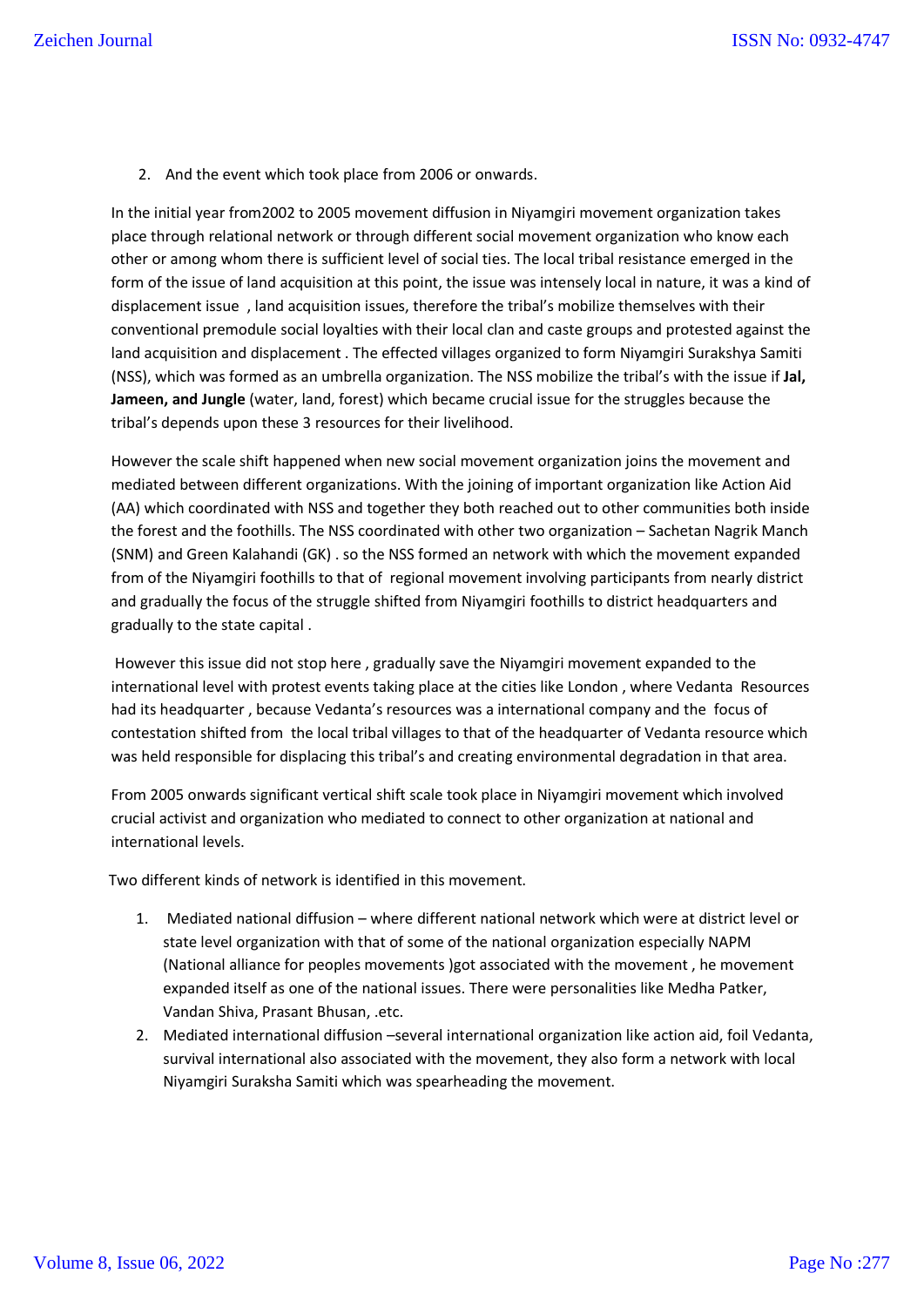By 2005 save the Niyamgiri movement had shifted its scale from that of a being a grass root level tribal struggle to that of a global environmental movement. This shift in scale or expansion of the scale took place because of networking among several movement organizations.

### **Visible changes in the save the Niyamgiri movement due to movement diffusion**

- 1. With diffusion and change in the struggle of the movement there occurred a change in site of the struggle while in the initial year the site of struggle was foothills of Niyamgiri hills in the tribal village of Kalandhi and Ravaged district of Odisha ,these movement shifted its site of struggle to that of state capital ,national capital and even international level like in the cities of London where Vedanta had its headquarter . this networking resulted in shifting the site of struggle from that of local to non local
- 2. These diffusion and scale shift was helped in changing the meaning and issue of the movement . the issue of contestation changed from displacement due to land acquisition to law environment ,human rights and the indigenous community ,because the movement which was at protest in global level was the issue of concerning the local level like the issue of biodiversity ,deforestation due to mining loss of religious and cultural believe of indigenous community .
- 3. The diffusion and the scale shift also resulted in change of the identity of the movement from that of an anti displacement movement to that of a environmental movement.
- 4. Changes in the strategies of the movement took place like preservation of ecological balance restoration of forest, rights of primitive tribal groups and this became new strategies of mobilization or struggle.

Save the Niyamgiri movement saw the global local linkages; the movement emerged as a local protest, local mobilization but this did not necessarily remain as local protest because the issue that this movement raised was of global significance.

# **CONCLUSION**

Instead of considering environmental movement in local struggles indifference of livelihood when we see the literature concerning environmental movement most often we come across the idea that environmental movement are local struggles . a critical analysis will tell us that while locality is important that is not the defining characteristics of environmental movement , locality or materiality is important to begin a struggle .but environmental movement have the potential to expand themselves and build network with like minded issues because the issue they raise are of global significance . his movements may be local so far as action and mobilization is concern but with regard to ideology and implementation this environmental movements are essentially global.

# **REFERENCE**

 https://feminisminindia.com/2020/03/27/niyamgiri-movement-questioning-narrativedevelopmental-politics/